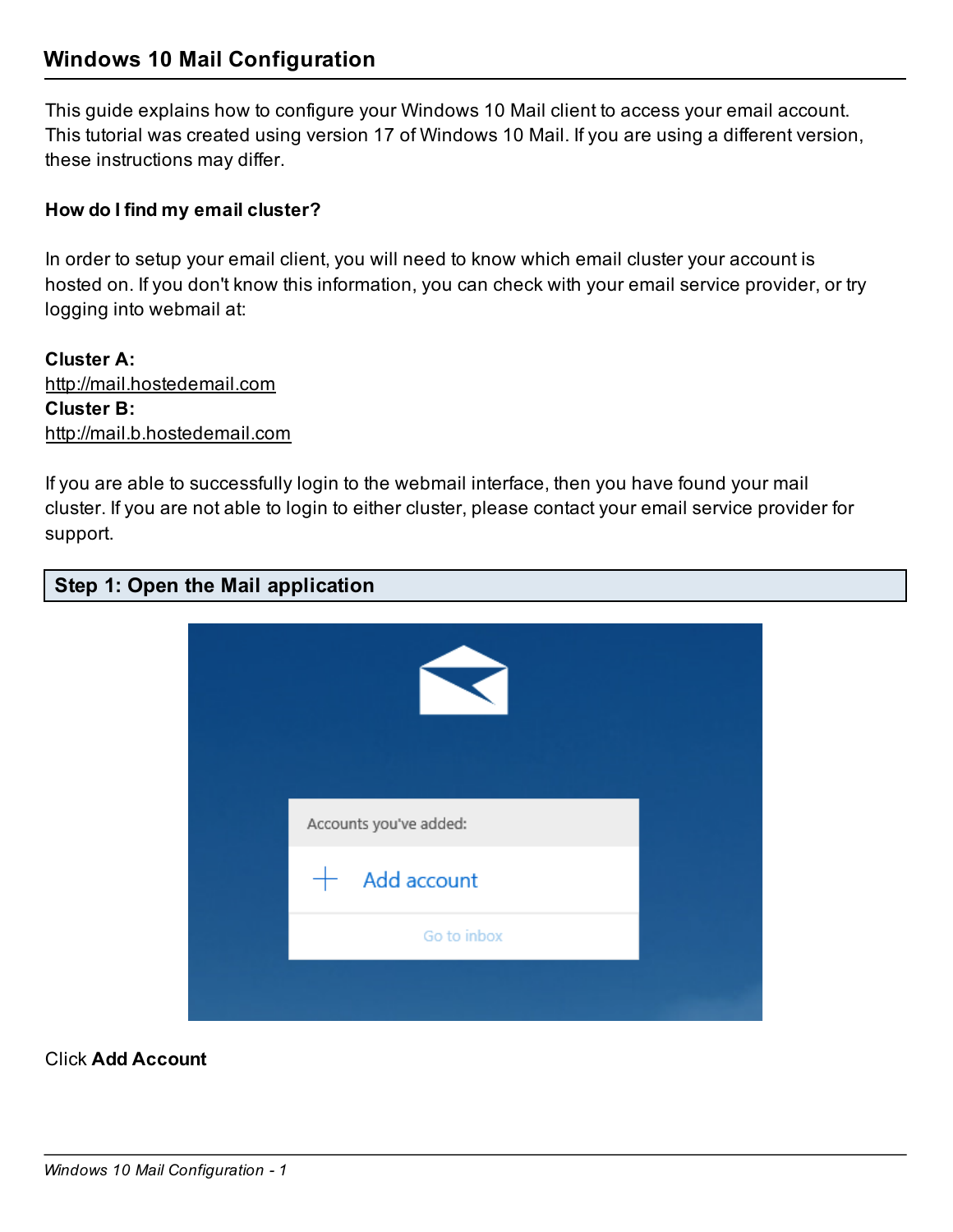| Add an account                       | ×     |
|--------------------------------------|-------|
| Choose an account                    |       |
| E 3 Exchange<br>Exchange, Office 365 |       |
| Œ<br>Google                          |       |
| Yahoo!                               |       |
| iCloud                               |       |
| Other account<br>POP, IMAP           |       |
| Advanced setup                       |       |
|                                      |       |
|                                      | Close |

Select Other Account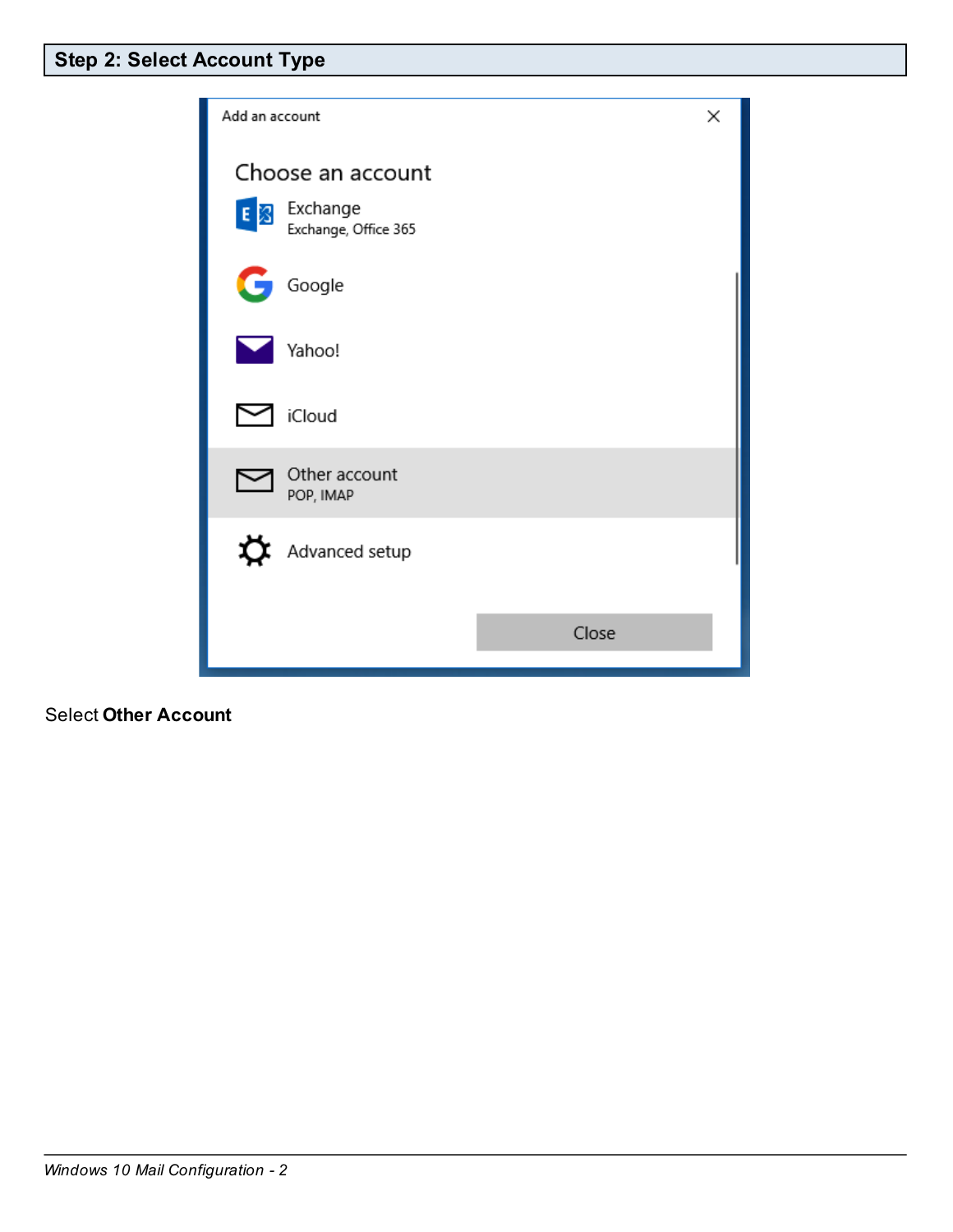| Add an account                                                           | ×       |  |  |  |
|--------------------------------------------------------------------------|---------|--|--|--|
| Other account                                                            |         |  |  |  |
| Email address                                                            |         |  |  |  |
| user@example.com                                                         |         |  |  |  |
| Send your messages using this name                                       |         |  |  |  |
| Example User                                                             |         |  |  |  |
| Password                                                                 |         |  |  |  |
|                                                                          |         |  |  |  |
| We'll save this information, so you don't have to sign in every<br>time. |         |  |  |  |
| Cancel                                                                   | Sign in |  |  |  |

Enter your mailbox username, display name, and password. Then click Sign In